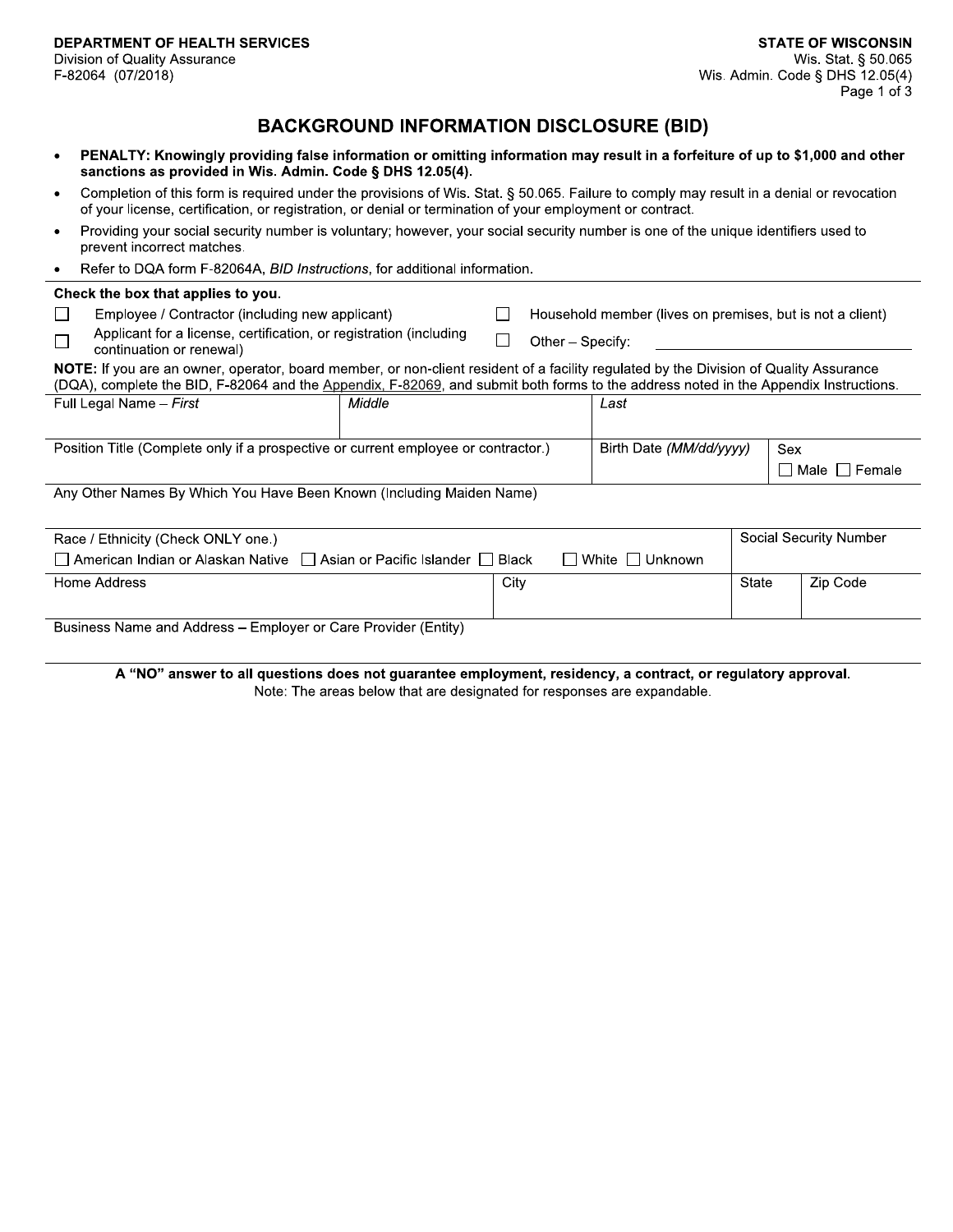|    | SECTION A - ACTS, CRIMES, AND OFFENSES THAT MAY ACT AS A BAR OR RESTRICTION                                                                                                                                                                                                                                                                                                             |     |    |
|----|-----------------------------------------------------------------------------------------------------------------------------------------------------------------------------------------------------------------------------------------------------------------------------------------------------------------------------------------------------------------------------------------|-----|----|
| 1. | Do you have any criminal charges pending against you, including in federal, state, local, military, and tribal courts?                                                                                                                                                                                                                                                                  |     |    |
|    | If Yes, list each charge, when it occurred or the date of the charge, and the city and state where the court is located.<br>You may be asked to supply additional information, including a copy of the criminal complaint or any other relevant<br>court or police documents.                                                                                                           | Yes | No |
|    |                                                                                                                                                                                                                                                                                                                                                                                         |     |    |
| 2. | Were you ever convicted of any crime anywhere, including in federal, state, local, military, and tribal courts?                                                                                                                                                                                                                                                                         |     |    |
|    | If Yes, list each crime, when it occurred or the date of the conviction, and the city and state where the court is located.<br>You may be asked to supply additional information including a certified copy of the judgment of conviction, a copy of<br>the criminal complaint, or any other relevant court or police documents.                                                        | Yes | No |
| 3. | <b>IMPORTANT: Read before completing item 3.</b>                                                                                                                                                                                                                                                                                                                                        |     |    |
|    | Wis. Stat. § 48.981 Abused and neglected children and abused unborn children. (7)(a) CONFIDENTIALITY. "All reports made<br>under this section, notices provided under sub. (3) (bm), and records maintained by an agency and other persons, officials, and<br>institutions shall be confidential." Reports and records may be disclosed only to the persons identified in this section. |     |    |
|    | If you are the employer or prospective employer of the person completing this form and are entitled to obtain this<br>information per the above, check this box.                                                                                                                                                                                                                        |     |    |
|    | Has any government or regulatory agency (other than the police) ever found that you committed child abuse or<br>neglect?                                                                                                                                                                                                                                                                | Yes | No |
|    | If the above box has been checked, provide an explanation below, including when and where the incident(s)<br>occurred.                                                                                                                                                                                                                                                                  |     |    |
| 4. | Has any government or regulatory agency (other than the police) ever found that you abused or neglected any person<br>or client?                                                                                                                                                                                                                                                        | Yes | No |
|    | If Yes, explain, including when and where it happened.                                                                                                                                                                                                                                                                                                                                  |     |    |
| 5. | Has any government or regulatory agency (other than the police) ever found that you misappropriated (improperly took<br>or used) the property of a person or client?                                                                                                                                                                                                                    | Yes | No |
|    | If Yes, explain, including when and where it happened.                                                                                                                                                                                                                                                                                                                                  |     |    |
| 6. | Has any government or regulatory agency (other than the police) ever found that you abused an elderly person?                                                                                                                                                                                                                                                                           | Yes | No |
|    | If Yes, explain, including when and where it happened.                                                                                                                                                                                                                                                                                                                                  |     |    |
| 7. | Do you have a government issued credential that is not current or is limited so as to restrict you from providing care to<br>clients?                                                                                                                                                                                                                                                   | Yes | No |
|    | If Yes, explain, including credential name, limitations or restrictions, and time period.                                                                                                                                                                                                                                                                                               |     |    |
|    | <b>SECTION B - OTHER REQUIRED INFORMATION</b>                                                                                                                                                                                                                                                                                                                                           |     |    |
| 1. | Has any government or regulatory agency ever limited, denied, or revoked your license, certification, or registration to<br>provide care, treatment, or educational services?                                                                                                                                                                                                           | Yes | No |
|    | If Yes, explain, including when and where it happened.                                                                                                                                                                                                                                                                                                                                  |     |    |
| 2. | Has any government or regulatory agency ever denied you permission or restricted your ability to live on the premises<br>of a care providing facility?                                                                                                                                                                                                                                  | Yes | No |
|    | If Yes, explain, including when and where it happened and the reason.                                                                                                                                                                                                                                                                                                                   |     |    |
| 3. | Have you been discharged from a branch of the US Armed Forces, including any reserve component?                                                                                                                                                                                                                                                                                         |     |    |
|    | If Yes, indicate the year of discharge:                                                                                                                                                                                                                                                                                                                                                 | Yes | No |
|    | Attach a copy of your DD214, if you were discharged within the last three (3) years.                                                                                                                                                                                                                                                                                                    |     |    |